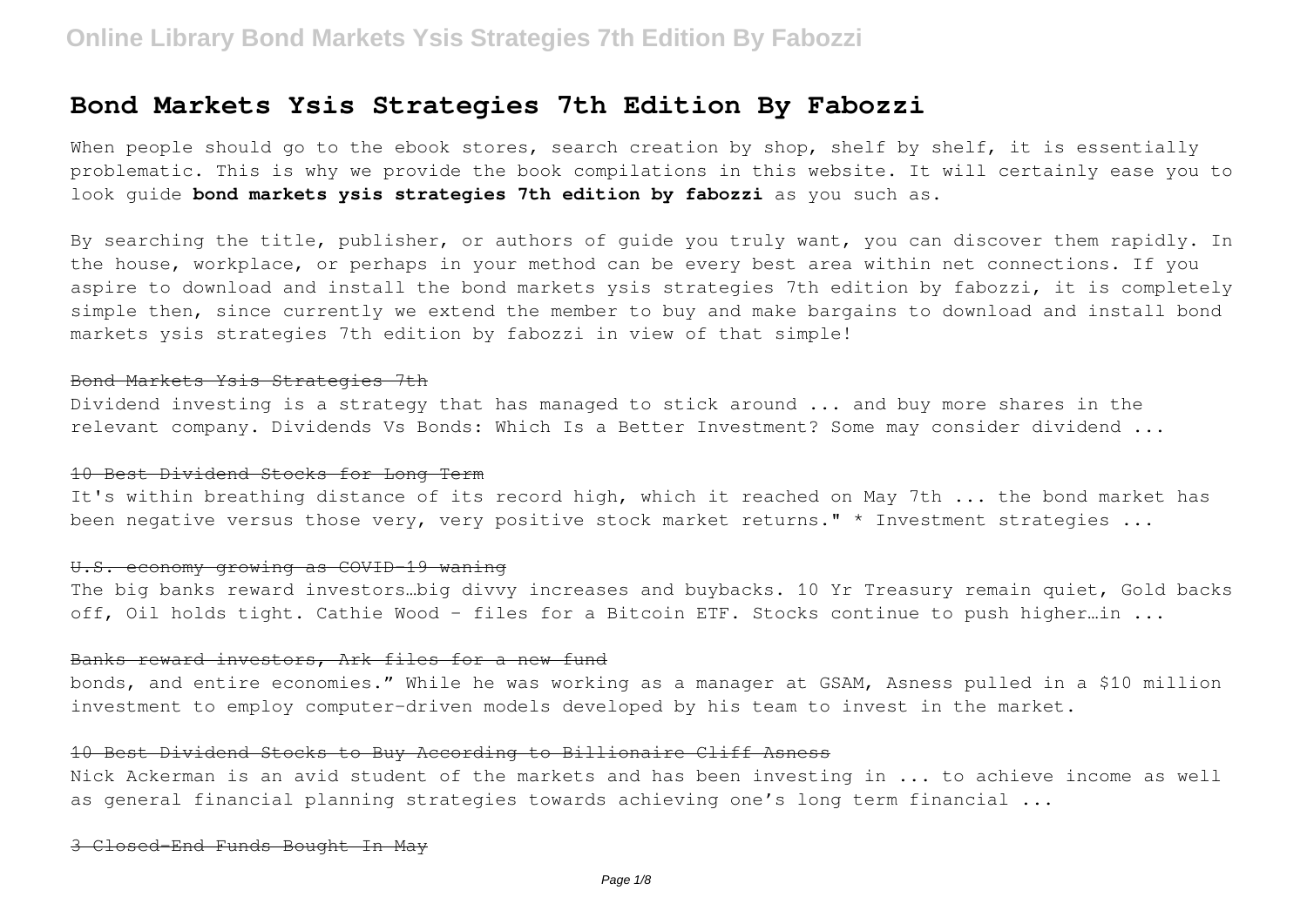NYU Schack Associate Dean Sam Chandan speaks with Chrissa Pagitsas of Fannie Mae at the NYU Schack 7th Annual Conference ... which issued \$28 billion in green bonds in 2017. She noted that while ...

### Financing Solutions for Sustainable Development

Britain said to be set to get an exemption for financial services from new global rules on taxing multinational firms. - Turkey Central Bank (CBRT) raises FX reserve Requirement ratios by 200bps. - ...

### USD begins new quarter on firm footing

This activity focuses on the long run and it's mostly based on a Buy & Hold strategy ... 7th) ~\$120M. There is no material debt at the Kenon level. Therefore, we see no reason why KEN market ...

### If You Like ZIM Integrated Shipping Services, You Must Like Kenon Holdings Too

Smaller company stocks once again outpaced the broader market. The S&P 500 remains close to its May 7th all-time high ... Banks fell, weighed down as bond yields slipped. The yield on the 10 ...

### UPDATE: Stocks end mostly higher; Wendy's becomes latest meme stock

In collaboration with other stakeholders, the Bank also announced a reduction in the cost of mobile money transactions and purchased a 10-year Government of Ghana COVID bond with a face value of ...

#### FULL TEXT: BoG Governor's address at GNCCI CEO Business Forum

In collaboration with other stakeholders, the Bank also announced a reduction in the cost of mobile money transactions and purchased a 10-year Government of Ghana COVID bond with a face value of ...

### Ghana's international reserves reached US\$11.3 billion for 5.2 months – BoG

The below is an excerpt from a recent edition of the Deep Dive, Bitcoin Magazine's premium markets newsletter ... at a premium if they did not like the strategy. Shortly after, on December 7th, the ...

#### MicroStrategy Is Writing The Corporate Bitcoin Accumulation Playbook

though some corners of the market — cryptocurrencies and some social media-hyped stocks — kept traders busy. The S&P 500 inched up less than 0.1% to 4,227.26. It remains lose to its May 7th ...

A ONE-STOP GUIDE FOR THE THEORIES, APPLICATIONS, AND STATISTICALMETHODOLOGIES OF MARKET RISK Understanding and investigating the impacts of market risk onthe financial landscape is crucial in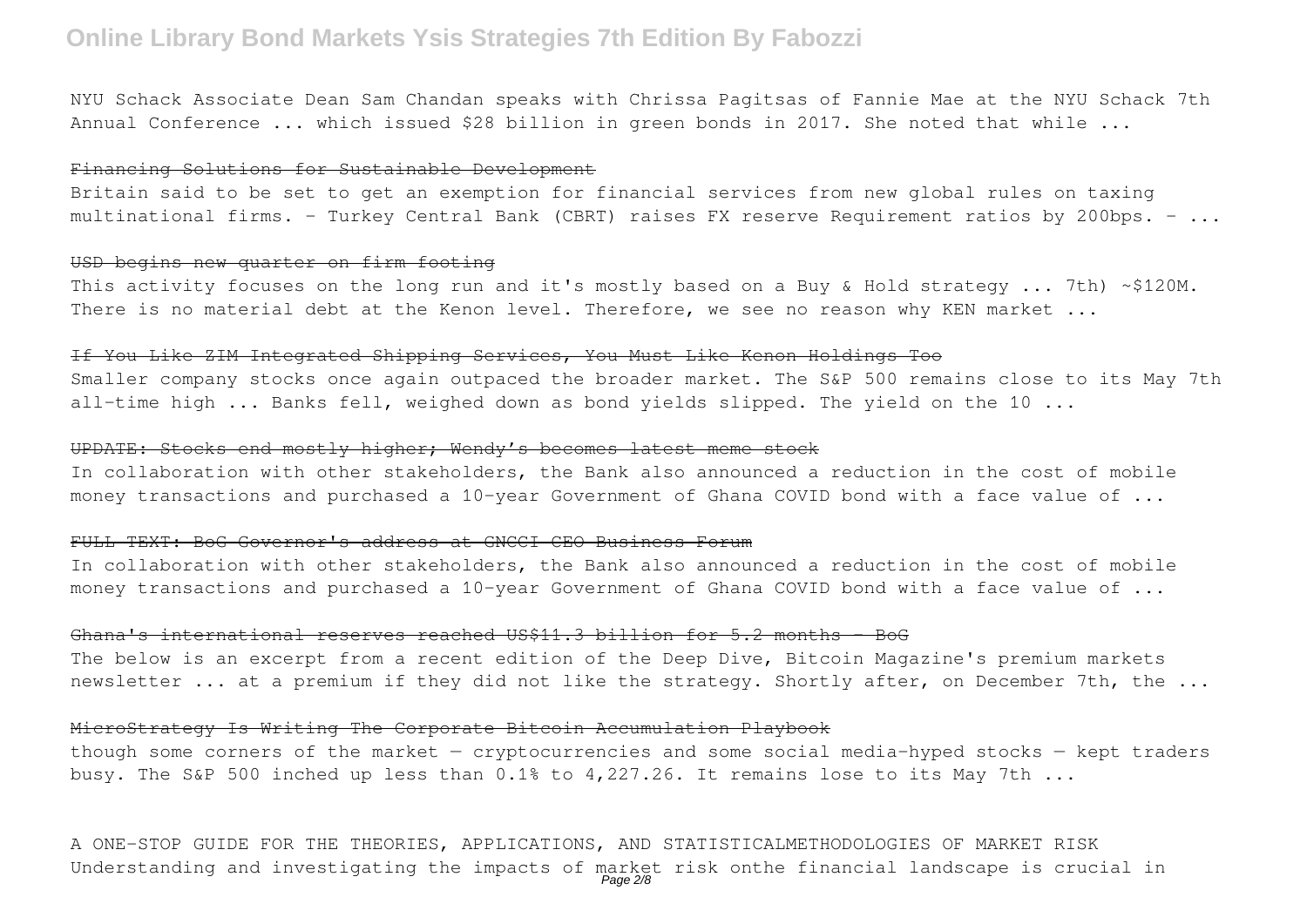preventing crises. Written bya hedge fund specialist, the Handbook of Market Risk is thecomprehensive guide to the subject of market risk. Featuring a format that is accessible and convenient, thehandbook employs numerous examples to underscore the application ofthe material in a real-world setting. The book starts byintroducing the various methods to measure market risk whilecontinuing to emphasize stress testing, liquidity, and interestrate implications. Covering topics intrinsic to understanding andapplying market risk, the handbook features: An introduction to financial markets The historical perspective from market events and diverse mathematics to the value-at-risk Return and volatility estimates Diversification, portfolio risk, and efficient frontier The Capital Asset Pricing Model and the Arbitrage Pricing Theory The use of a fundamental multi-factors model Financial derivatives instruments Fixed income and interest rate risk Liquidity risk Alternative investments Stress testing and back testing Banks and Basel II/III The Handbook of Market Risk is a must-have resource forfinancial engineers, quantitative analysts, regulators, riskmanagers in investments banks, and large-scale consultancy groupsadvising banks on internal systems. The handbook is also anexcellent text for academics teaching postgraduate courses onfinancial methodology.

Winner of the prestigious Paul A. Samuelson Award for scholarly writing on lifelong financial security, John Cochrane's Asset Pricing now appears in a revised edition that unifies and brings the science of asset pricing up to date for advanced students and professionals. Cochrane traces the pricing of all assets back to a single idea--price equals expected discounted payoff--that captures the macro-economic risks underlying each security's value. By using a single, stochastic discount factor rather than a separate set of tricks for each asset class, Cochrane builds a unified account of modern asset pricing. He presents applications to stocks, bonds, and options. Each model--consumption based, CAPM, multifactor, term structure, and option pricing--is derived as a different specification of the discounted factor. The discount factor framework also leads to a state-space geometry for mean-variance frontiers and asset pricing models. It puts payoffs in different states of nature on the axes rather than mean and variance of return, leading to a new and conveniently linear geometrical representation of asset pricing ideas. Cochrane approaches empirical work with the Generalized Method of Moments, which studies sample average prices and discounted payoffs to determine whether price does equal expected discounted payoff. He translates between the discount factor, GMM, and state-space language and the beta, mean-variance, and regression language common in empirical work and earlier theory. The book also includes a review of recent empirical work on return predictability, value and other puzzles in the cross section, and equity premium puzzles and their resolution. Written to be a summary for academics and professionals as well as a textbook, this book condenses and advances recent scholarship in financial economics.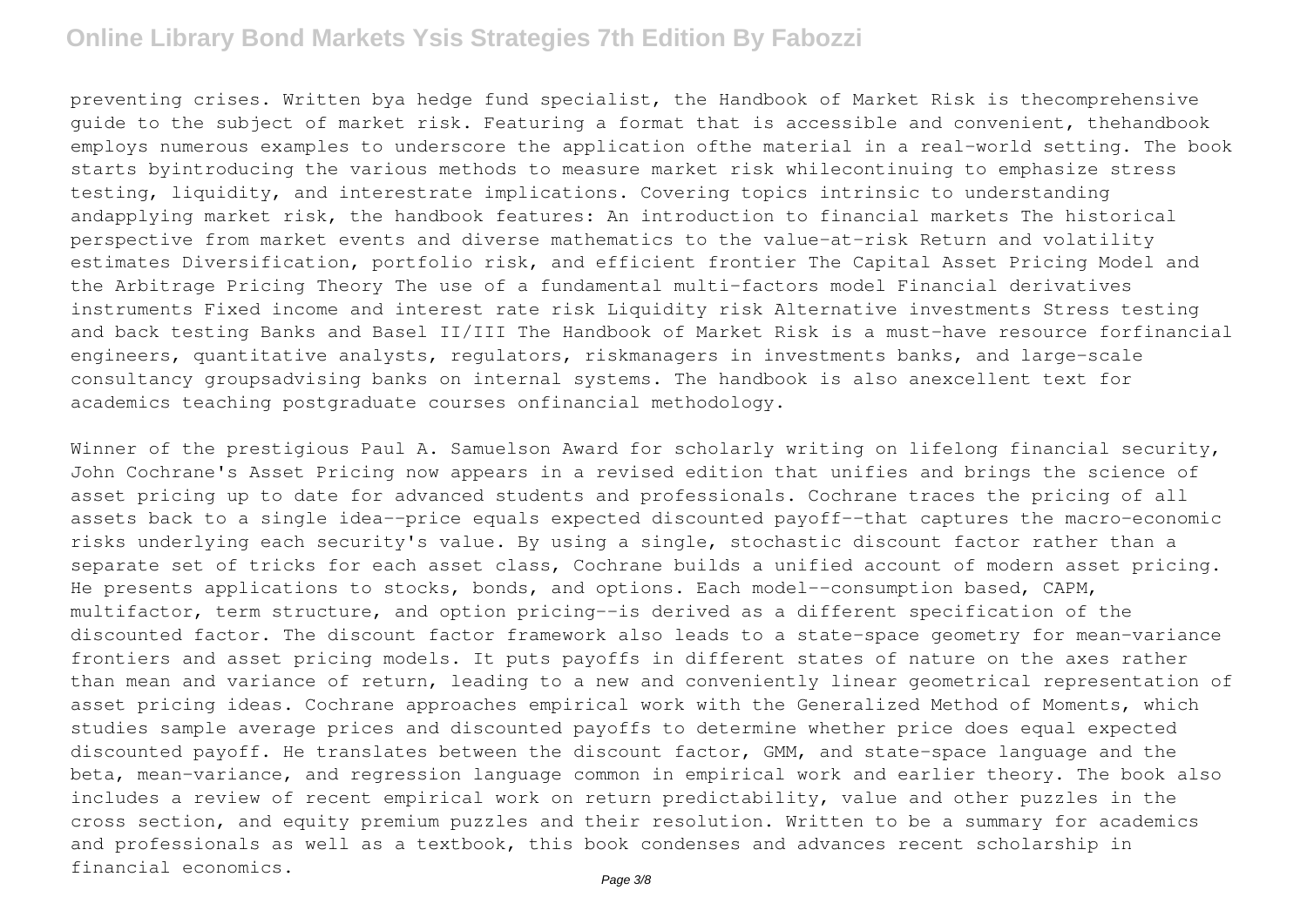This comprehensive textbook on bonds takes a practical real-world approach focusing on the bond market and the tools for managing bond portfolios. It includes a detailed discussion of each type of bond and interest rate derivative. The text features comprehensive discussion of not only the instruments, but their investment characteristics, the state-of-the art technology for valuing them, and portfolio strategies for using them.

Back in the early 1990s, economists and policy makers had high expectations about the prospects for domestic capital market development in emerging economies, particularly in Latin America. Unfortunately, they are now faced with disheartening results. Stock and bond markets remain illiquid and segmented. Debt is concentrated at the short end of the maturity spectrum and denominated in foreign currency, exposing countries to maturity and currency risk. Capital markets in Latin America look particularly underdeveloped when considering the many efforts undertaken to improve the macroeconomic environment and to reform the institutions believed to foster capital market development. The disappointing performance has made conventional policy recommendations questionable, at best. 'Emerging Capital Markets and Globalization' analyzes where we stand and where we are heading on capital market development. First, it takes stock of the state and evolution of Latin American capital markets and related reforms over time and relative to other countries. Second, it analyzes the factors related to the development of capital markets, with particular interest on measuring the impact of reforms. And third, in light of this analysis, it discusses the prospects for capital market development in Latin America and emerging economies and the implications for the reform agenda.

The book provides detailed descriptions, including more than 550 mathematical formulas, for more than 150 trading strategies across a host of asset classes and trading styles. These include stocks, options, fixed income, futures, ETFs, indexes, commodities, foreign exchange, convertibles, structured assets, volatility, real estate, distressed assets, cash, cryptocurrencies, weather, energy, inflation, global macro, infrastructure, and tax arbitrage. Some strategies are based on machine learning algorithms such as artificial neural networks, Bayes, and k-nearest neighbors. The book also includes source code for illustrating out-of-sample backtesting, around 2,000 bibliographic references, and more than 900 glossary, acronym and math definitions. The presentation is intended to be descriptive and pedagogical and of particular interest to finance practitioners, traders, researchers, academics, and business school and finance program students.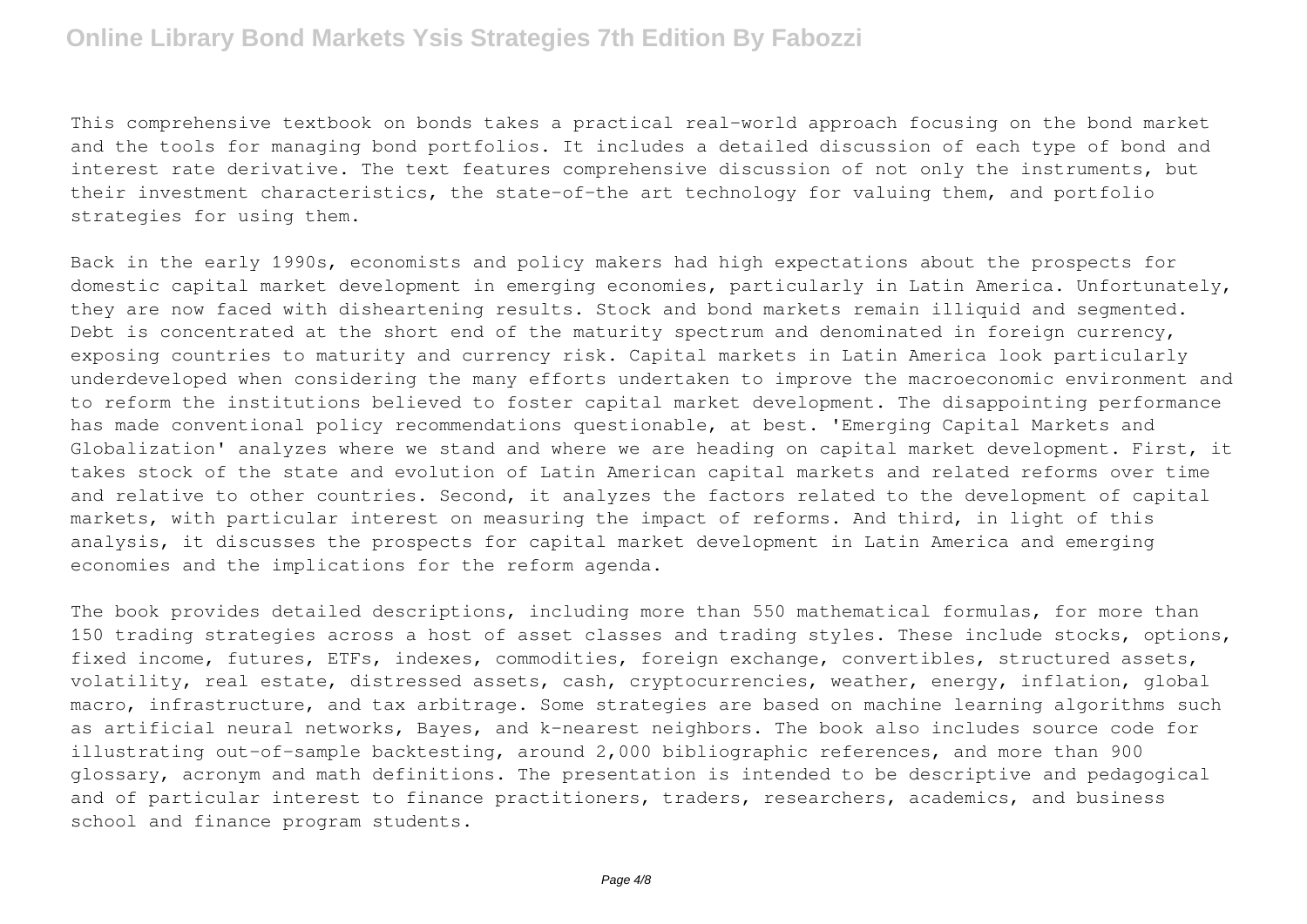The coming financial apocalypse and what government andindividuals can do to insulate themselves against the worstshocks In this controversial book a noted adherent of Austrian Schoolof Economics theories advances the thesis that the United States isfast approaching the end stage of the biggest asset bubble inhistory. He describes how the bursting of the bubble will cause amassive interest rate shock that will send the US consumer economyand the US government-pumped up by massive Treasurydebt-into bankruptcy, an event that will send shockwavesthroughout the global economy. Michael Pento examines how policiesfollowed by both the Federal Reserve and private industry havecontributed to the impending interest rate disaster and highlightsthe similarities between the US and European debt crisis. But thebook isn't all doom and gloom. Pento also provides well-reasonedsolutions that, government, industry and individuals can take toinsulate themselves against the coming crisis. Paints an alarmingly vivid picture of the massive interest rateshock which soon will send consumers and the government intobankruptcy Backed by a wealth of historical and economic data, Pentoexplains how the bubble was created and what the U.S. can do tomitigate the impending crisis Provides investors with sound strategies for protectingthemselves and their assets against the coming financialapocalypse Explains why retirees, in particular, will be at risk as realestate prices decline, pensions weaken, and the bond bubblebursts

The new edition of this influential textbook, geared towards graduate or advanced undergraduate students, teaches the statistics necessary for financial engineering. In doing so, it illustrates concepts using financial markets and economic data, R Labs with real-data exercises, and graphical and analytic methods for modeling and diagnosing modeling errors. These methods are critical because financial engineers now have access to enormous quantities of data. To make use of this data, the powerful methods in this book for working with quantitative information, particularly about volatility and risks, are essential. Strengths of this fully-revised edition include major additions to the R code and the advanced topics covered. Individual chapters cover, among other topics, multivariate distributions, copulas, Bayesian computations, risk management, and cointegration. Suggested prerequisites are basic knowledge of statistics and probability, matrices and linear algebra, and calculus. There is an appendix on probability, statistics and linear algebra. Practicing financial engineers will also find this book of interest.

The global fixed income market is an enormous financial market whose value by far exceeds that of the public stock markets. The interbank market consists of interest rate derivatives, whose primary purpose is to manage interest rate risk. The credit market primarily consists of the bond market, which links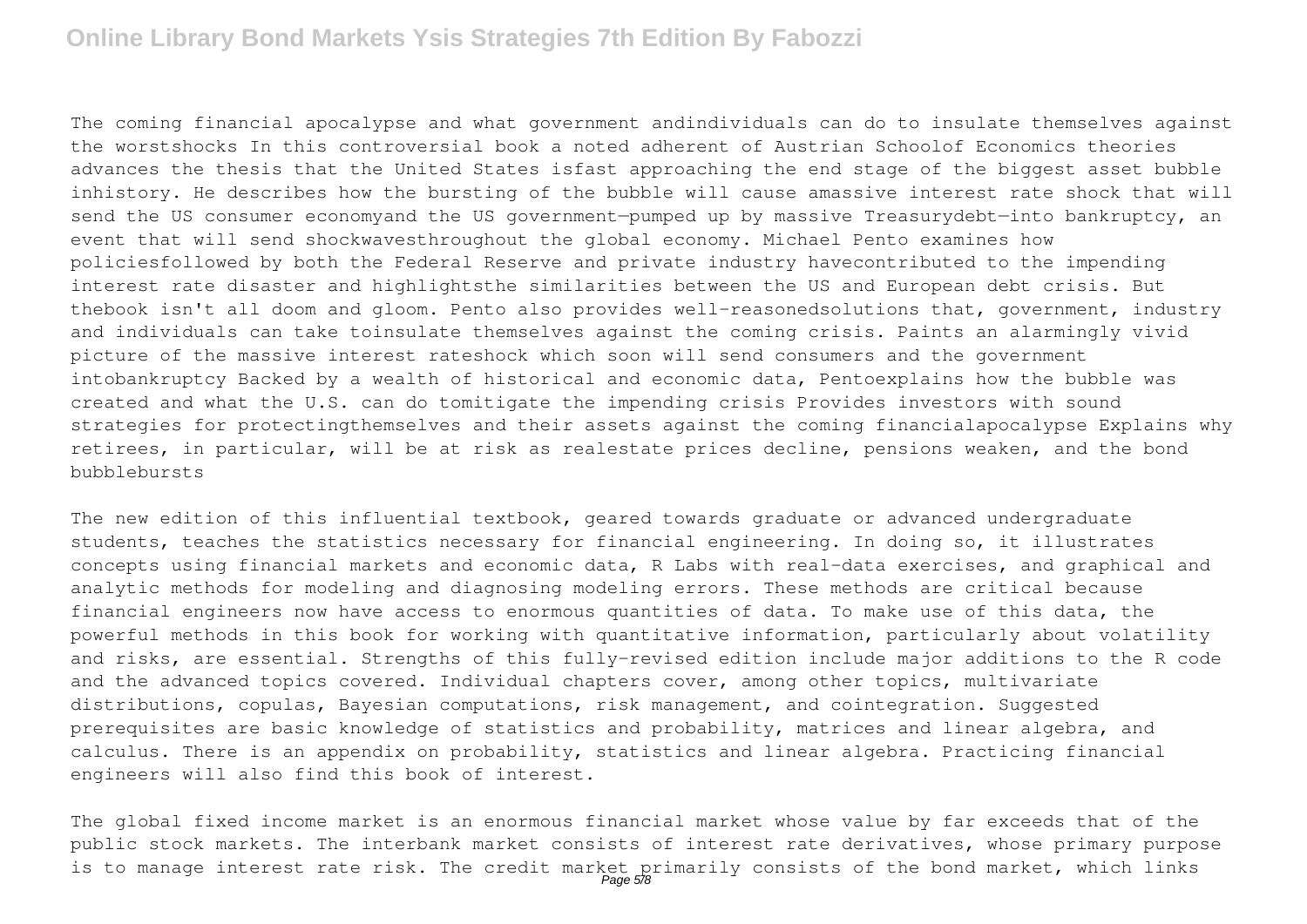investors to companies, institutions, and governments with borrowing needs. This dissertation takes an optimization perspective upon modeling both these areas of the fixed-income market. Legislators on the national markets require financial actors to value their financial assets in accordance with market prices. Thus, prices of many assets, which are not publicly traded, must be determined mathematically. The financial quantities needed for pricing are not directly observable but must be measured through solving inverse optimization problems. These measurements are based on the available market prices, which are observed with various degrees of measurement noise. For the interbank market, the relevant financial quantities consist of term structures of interest rates, which are curves displaying the market rates for different maturities. For the bond market, credit risk is an additional factor that can be modeled through default intensity curves and term structures of recovery rates in case of default. By formulating suitable optimization models, the different underlying financial quantities can be measured in accordance with observable market prices, while conditions for economic realism are imposed. Measuring and managing risk is closely connected to the measurement of the underlying financial quantities. Through a data-driven method, we can show that six systematic risk factors can be used to explain almost all variance in the interest rate curves. By modeling the dynamics of these six risk factors, possible outcomes can be simulated in the form of term structure scenarios. For short-term simulation horizons, this results in a representation of the portfolio value distribution that is consistent with the realized outcomes from historically observed term structures. This enables more accurate measurements of interest rate risk, where our proposed method exhibits both lower risk and lower pricing errors compared to traditional models. We propose a method for decomposing changes in portfolio values for an arbitrary portfolio into the risk factors that affect the value of each instrument. By demonstrating the method for the six systematic risk factors identified for the interbank market, we show that almost all changes in portfolio value and portfolio variance can be attributed to these risk factors. Additional risk factors and approximation errors are gathered into two terms, which can be studied to ensure the quality of the performance attribution, and possibly improve it. To eliminate undesired risk within trading books, banks use hedging. Traditional methods do not take transaction costs into account. We, therefore, propose a method for managing the risks in the interbank market through a stochastic optimization model that considers transaction costs. This method is based on a scenario approximation of the optimization problem where the six systematic risk factors are simulated, and the portfolio variance is weighted against the transaction costs. This results in a method that is preferred over the traditional methods for all risk-averse investors. For the credit market, we use data from the bond market in combination with the interbank market to make accurate measurements of the financial quantities. We address the notoriously difficult problem of separating default risk from recovery risk. In addition to the previous identified six systematic risk factors for<br>Page 6/8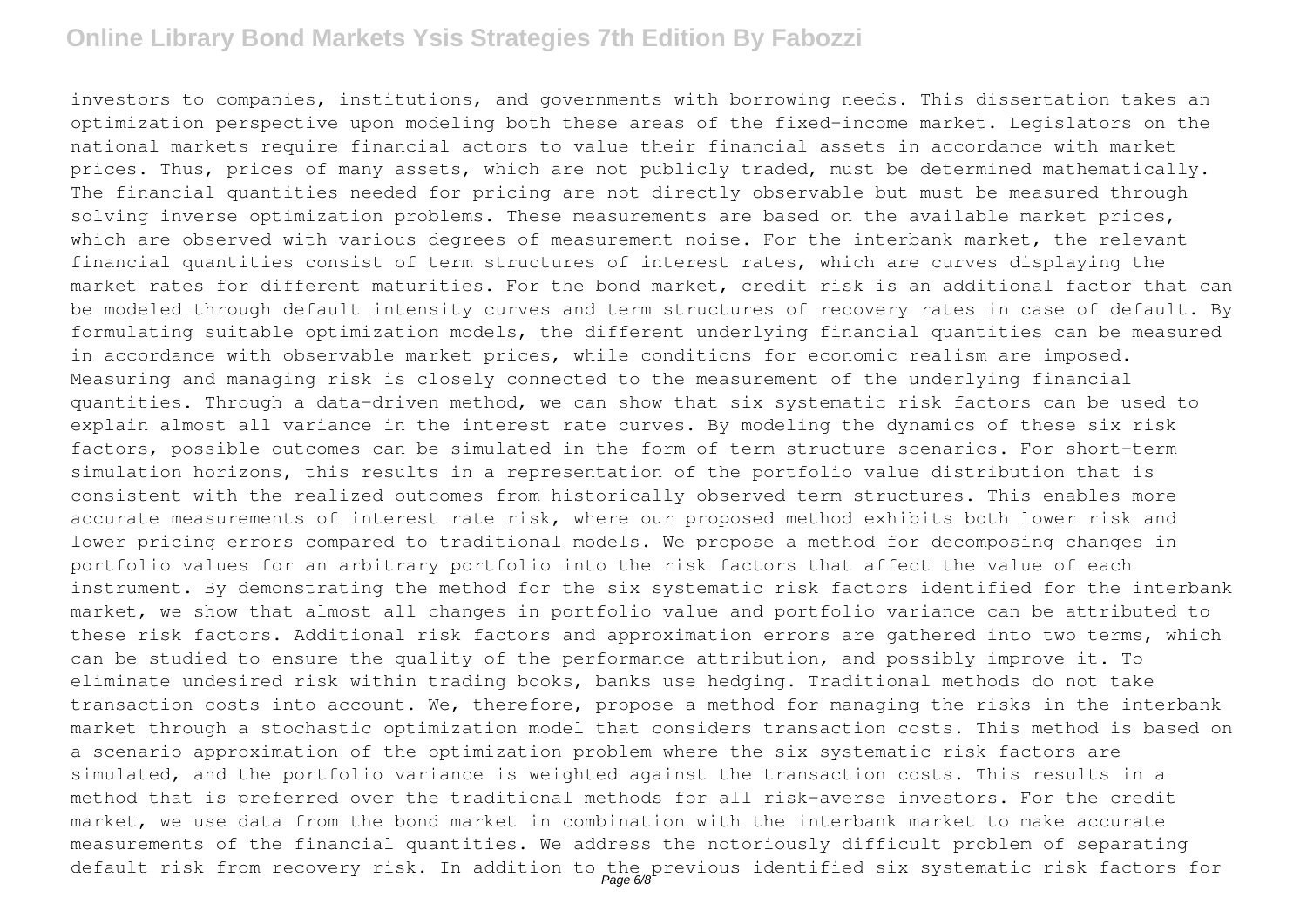risk-free interests, we identify four risk factors that explain almost all variance in default intensities, while a single risk factor seems sufficient to model the recovery risk. Overall, this is a higher number of risk factors than is usually found in the literature. Through a simple model, we can measure the variance in bond prices in terms of these systematic risk factors, and through performance attribution, we relate these values to the empirically realized variances from the quoted bond prices. De globala ränte- och kreditmarknaderna är enorma finansiella marknader vars sammanlagda värden vida överstiger de publika aktiemarknadernas. Räntemarknaden består av räntederivat vars främsta användningsområde är hantering av ränterisker. Kreditmarknaden utgörs i första hand av obligationsmarknaden som syftar till att förmedla pengar från investerare till företag, institutioner och stater med upplåningsbehov. Denna avhandling fokuserar på att utifrån ett optimeringsperspektiv modellera både ränte- och obligationsmarknaden. Lagstiftarna på de nationella marknaderna kräver att de finansiella aktörerna värderar sina finansiella tillgångar i enlighet med marknadspriser. Därmed måste priserna på många instrument, som inte handlas publikt, beräknas matematiskt. De finansiella storheter som krävs för denna prissättning är inte direkt observerbara, utan måste mätas genom att lösa inversa optimeringsproblem. Dessa mätningar görs utifrån tillgängliga marknadspriser, som observeras med varierande grad av mätbrus. För räntemarknaden utgörs de relevanta finansiella storheterna av räntekurvor som åskådliggör marknadsräntorna för olika löptider. För obligationsmarknaden utgör kreditrisken en ytterligare faktor som modelleras via fallissemangsintensitetskurvor och kurvor kopplade till förväntat återvunnet kapital vid eventuellt fallissemang. Genom att formulera lämpliga optimeringsmodeller kan de olika underliggande finansiella storheterna mätas i enlighet med observerbara marknadspriser samtidigt som ekonomisk realism eftersträvas. Mätning och hantering av risker är nära kopplat till mätningen av de underliggande finansiella storheterna. Genom en datadriven metod kan vi visa att sex systematiska riskfaktorer kan användas för att förklara nästan all varians i räntekurvorna. Genom att modellera dynamiken i dessa sex riskfaktorer kan tänkbara utfall för räntekurvor simuleras. För kortsiktiga simuleringshorisonter resulterar detta i en representation av fördelningen av portföljvärden som väl överensstämmer med de realiserade utfallen från historiskt observerade räntekurvor. Detta möjliggör noggrannare mätningar av ränterisk där vår föreslagna metod uppvisar såväl lägre risk som mindre prissättningsfel jämfört med traditionella modeller. Vi föreslår en metod för att dekomponera portföljutvecklingen för en godtycklig portfölj till de riskfaktorer som påverkar värdet för respektive instrument. Genom att demonstrera metoden för de sex systematiska riskfaktorerna som identifierats för räntemarknaden visar vi att nästan all portföljutveckling och portföljvarians kan härledas till dessa riskfaktorer. Övriga riskfaktorer och approximationsfel samlas i två termer, vilka kan användas för att säkerställa och eventuellt förbättra kvaliteten i prestationshärledningen. För att eliminera oönskad risk i sina tradingböcker använder banker sig av hedging. Traditionella metoder tar<br>Page 7/8